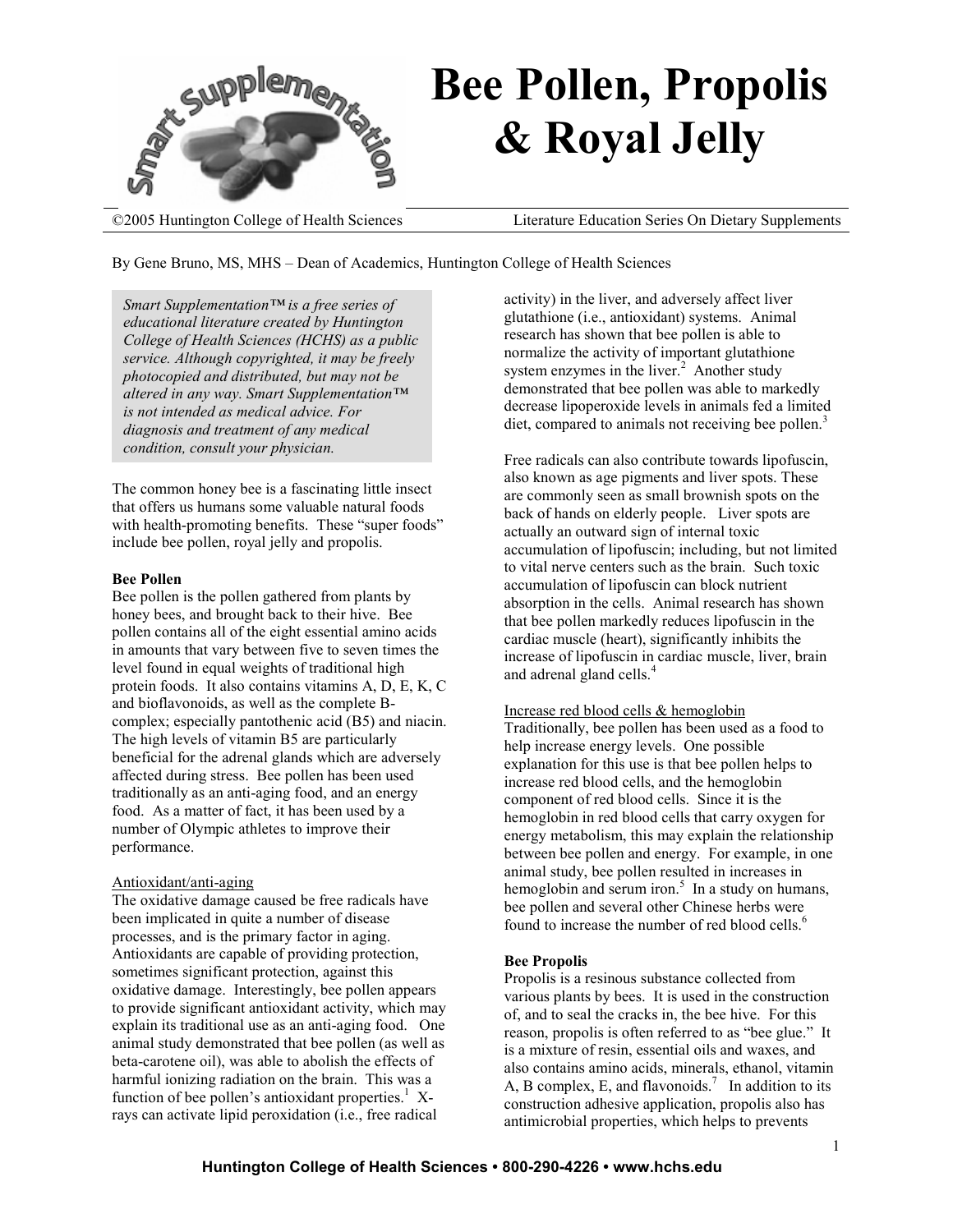microorganisms from entering the hive and causing illness.

## Antibacterial/antifungal activity

In-vitro (i.e., "test tube") research has demonstrated that propolis has significant antibacterial activity, and also helps to reduce oxidation potential.<sup>8</sup> Other research has also verified that the growth of bacteria (particularly Gram-positive bacteria) is inhibited by propolis.<sup>9 10 11</sup> In addition to its antibacterial properties, propolis has also been found to have antifungal effects against Candida albicans.<sup>12</sup> Furthermore, research has shown that propolis has specific antibacterial activity against several strains isolated from patients with infections in their upper respiratory tracts.<sup>13</sup>

### Dental research

Some interesting dental studies have also been conducted on the value of propolis, including its antibacterial properties. In one study, propolis was found to inhibit certain enzymes and bacteria that are chief culprits in the formation of dental caries (cavities).<sup>14</sup> Other research on propolis has also demonstrated a similar antibacterial effect, including a reduction of bacteria in saliva.<sup>15</sup>

Another dental-related value of propolis is its desensitizing properties for teeth. In one study, propolis was administered to 26 women over a period of four weeks. The women were tested for teeth sensitivity by two methods: 1) cold air stimuli, and 2) subjective reporting of pain. Eighty five percent of the subjects in this study reported that they were highly satisfied; the propolis had significant desensitizing effects on their sensitive teeth.<sup>16</sup>

#### Anti-viral activity

Besides its antibacterial properties, propolis has also demonstrated significant antiviral propertiesCparticularly where cold viruses are concerned. For example, in one study, preschool and school children were treated with propolis during the cold season. Favorable effects of propolis treatment were observed, including a lowering of the number of cases common cold with acute or chronic symptoms, and decrease and suppression of the viruses and other microbes in the upper airways.<sup>17</sup> Other research demonstrated that propolis was effective in shortening the duration of a cold. Specifically, regression of symptoms occurred in the first day of propolis therapy, and the complete recovery followed in 1 day in 5 patients, in 2 day in16, and in 3 day in 3. The placebo group had full recovery in 4.80 days. In the propolis-treated group the symptoms lasted 2.5 time shorter than in placebo one.<sup>18</sup>

Propolis also has promising antiviral properties against herpes viruses.<sup>19</sup> In-vitro research has shown that propolis has activity against herpes simplex virus

type 1, reducing viral activity and replication.<sup>20</sup> Other in-vitro research has also shown that the flavonoids found in propolis caused a reduction of intracellular replication of herpes-virus strains. $^{21}$ 

Finally, in one in-vitro study propolis was found to suppress the replication of HIV-1 virus, as well as modulate immune responses.<sup>22</sup>

Two to four tablets of propolis daily are typically used.

## **Royal Jelly**

Royal jelly is a substance produced by worker honey bees. If fed to an ordinary female bee in the larval stage, royal jelly will transform her into the queen bee. As a queen, she will grow  $1\frac{1}{2}$  times normal size, become extremely fertile and lay over a thousand eggs each day. Incredibly, she may live over five years while all the other bees live only a few weeks. The only difference is that she receives royal jelly while the others don't.

### The chemistry of royal jelly

Royal jelly is a complex mixture of proteins (12%), sugar  $(12\%)$ , fats  $(6\%)$  and variable amounts of minerals vitamins and pheromones. About 15% of royal jelly is 10-hydroxy-trans-(2)-decanoic acid (HDA), which is probably the substance that causes the queen bee to grow so large. Royal jelly is particularly rich in B vitamins, with pantothenic acid dominating.

## Royal jelly folk use

Royal jelly has a history of folk use as a skin tonic and hair growth stimulant. The skin benefits are supposed to include a nourishing process that reduces wrinkles, although there is no actual scientific research that supports these claims (or the hair growth claims). Royal jelly has also been considered to be a general tonic that has a general systemic action rather than any specific biological function, which benefits menopause and sexual performance. Perhaps it's most significant use has been as an aid for increasing energy.

#### Royal jelly research

Scientific research on royal jelly has revealed that it possesses antitumor activity in experimental mouse leukemias.<sup>23</sup> Additional research has demonstrated that royal jelly has antibacterial activity against Gram-positive bacteria, but not against Gram-negative bacteria.<sup>24</sup> Furthermore, research with chronically diabetic rats demonstrated that royal jelly possesses an anti-inflammatory action and is able to augment wound healing.<sup>25</sup> Royal jelly has also been shown to prevent the cholesterol-elevating effect of nicotine<sup>26</sup>, and has lowered serum cholesterol in animal studies. $27$  Some research has also demonstrated that royal jelly can lower